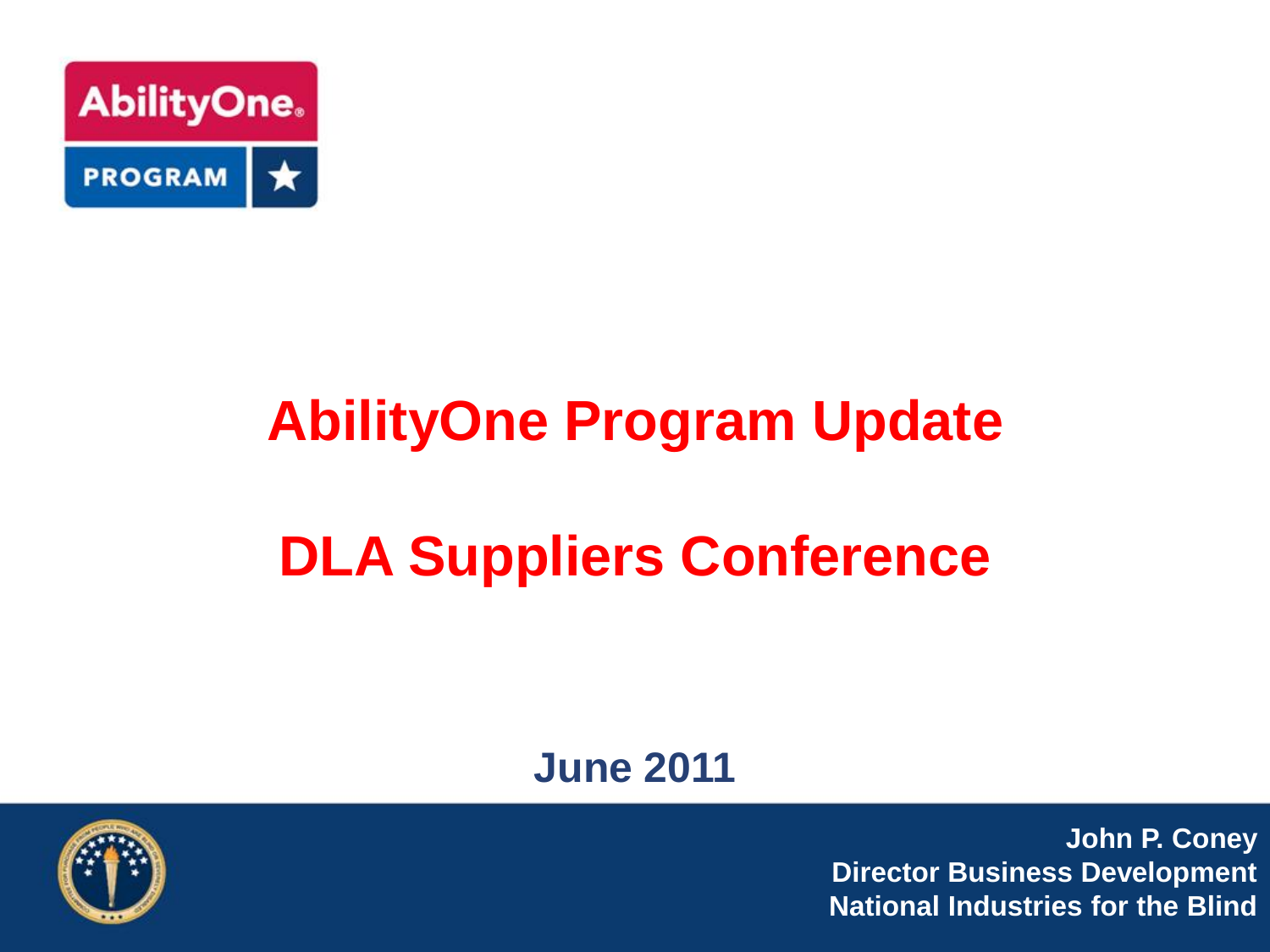

- AbilityOne… Who we are…
- AbilityOne… Win- Win solution
- $\Box$  Best Practices... how are we making it work.
- AbilityOne forward thinking…



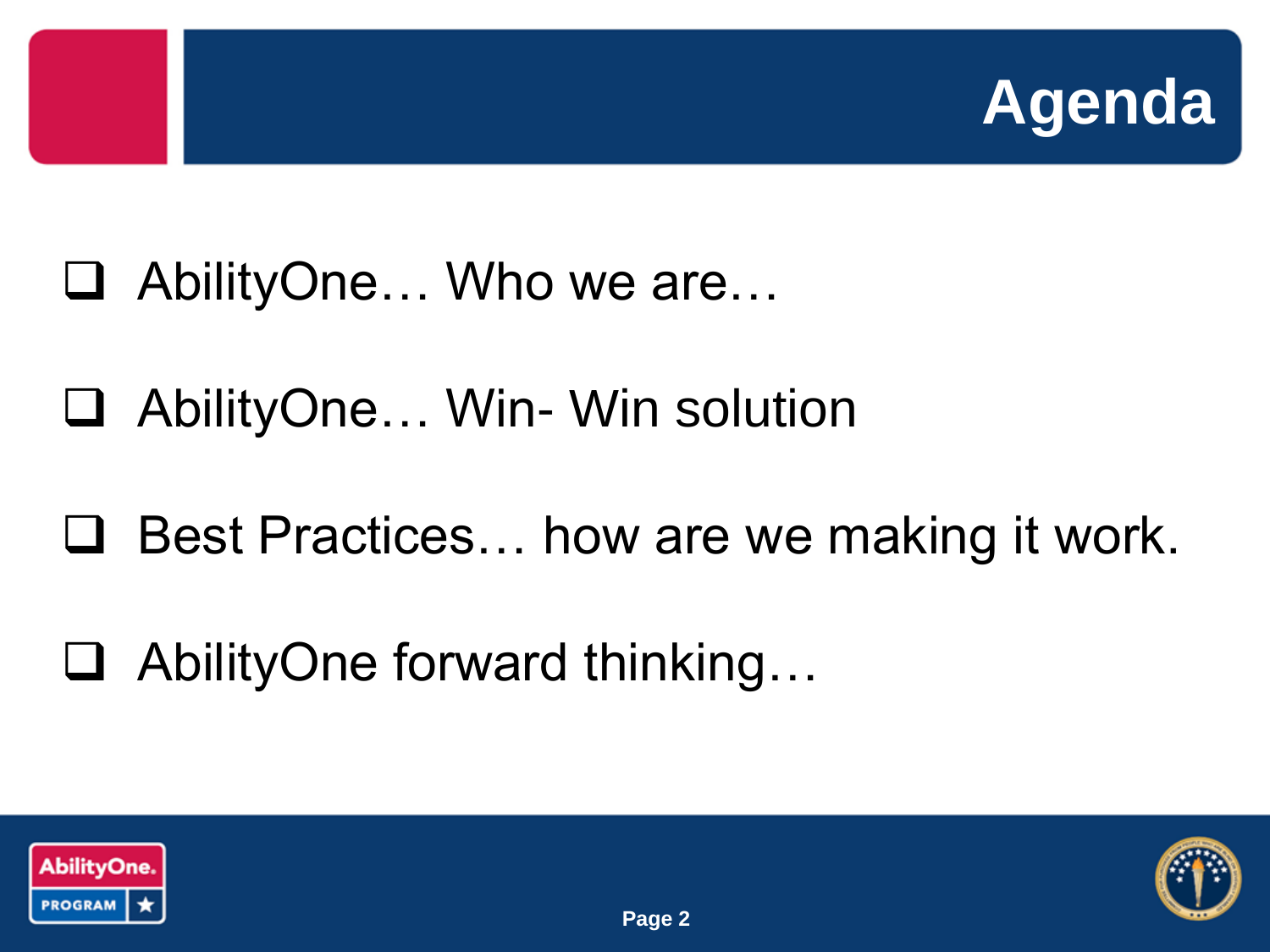#### **AbilityOne Program**





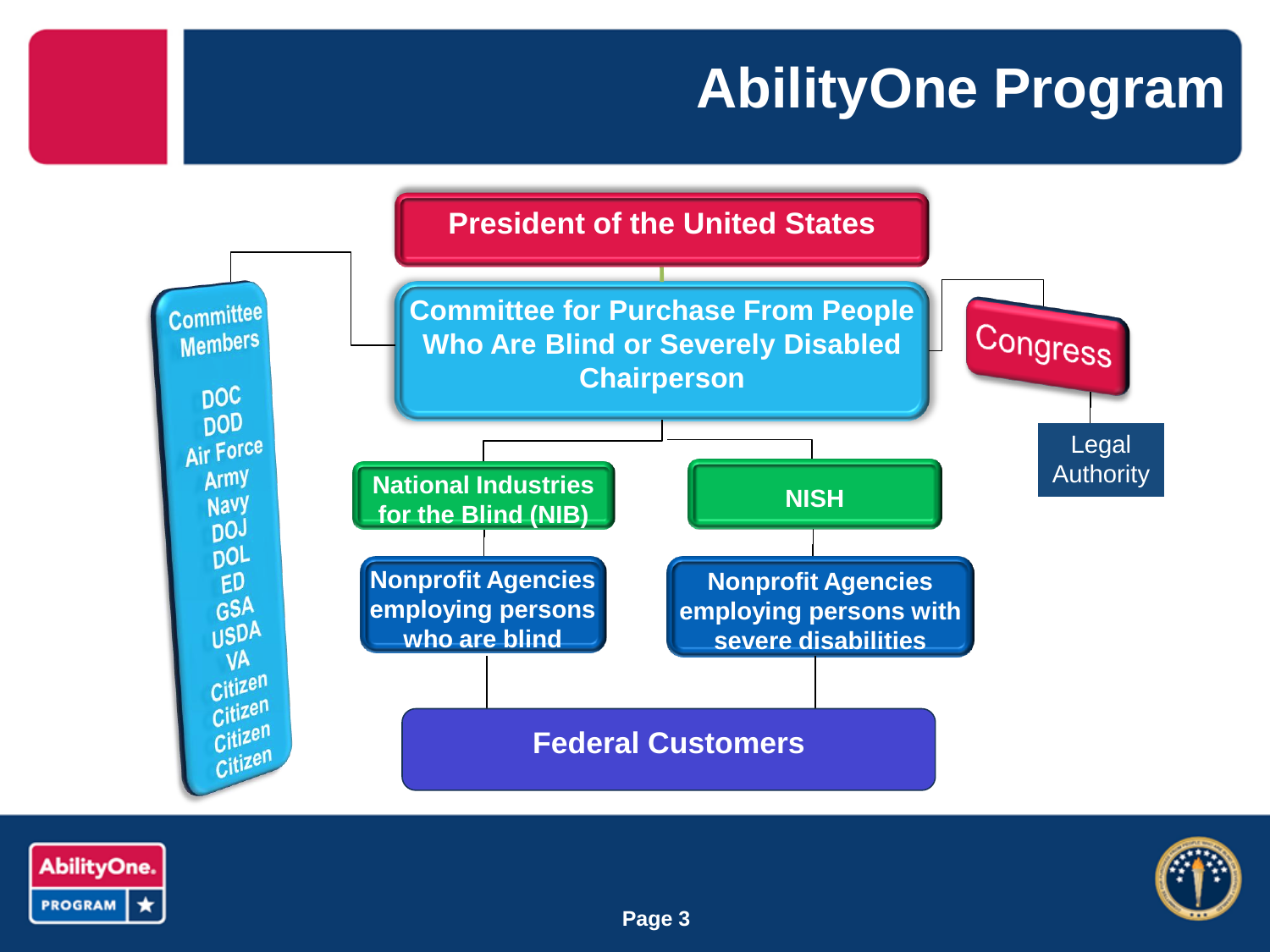#### **Presidential Appointees**



*Andrew Houghton James Omvig Robert Kelly, Jr. James Kesteloot Paul Laird*







*Chairperson Vice Chairperson Private Citizen Private Citizen Dept. of Justice*

































*Vacant*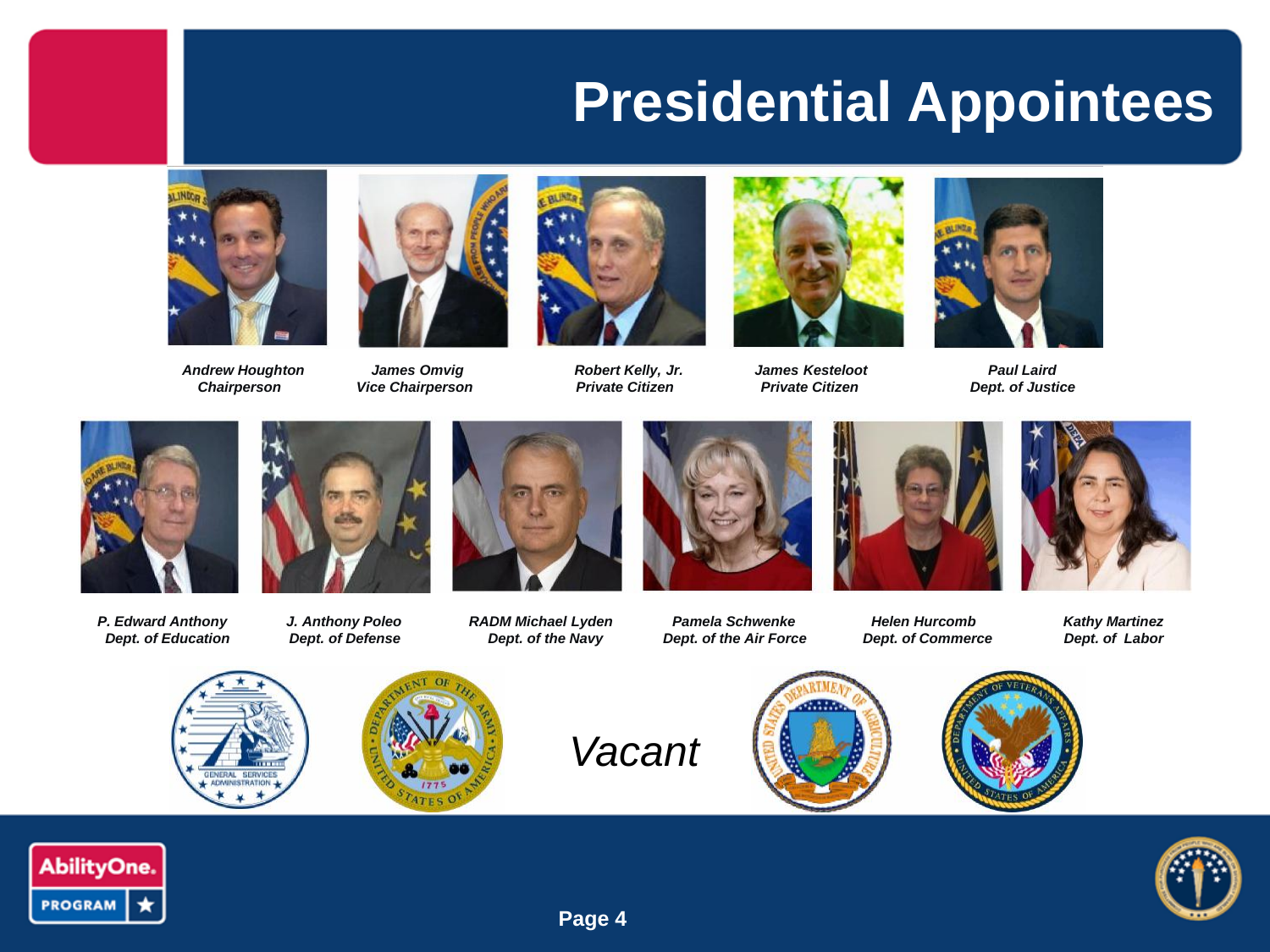## **Thinking in a New Way – Just In!**



- Committee. . . . . . *The U.S. AbilityOne Commission*
- NIB and NISH . . . *An AbilityOne Authorized Enterprise*
- Nonprofit Agency. *An AbilityOne Authorized Provider*
- Partner. . . . . . . . . *An AbilityOne Authorized Partner*
- Distributor . . . . . . *An AbilityOne Authorized Distributor*
- Mission Driven Data Focused



• Trademark

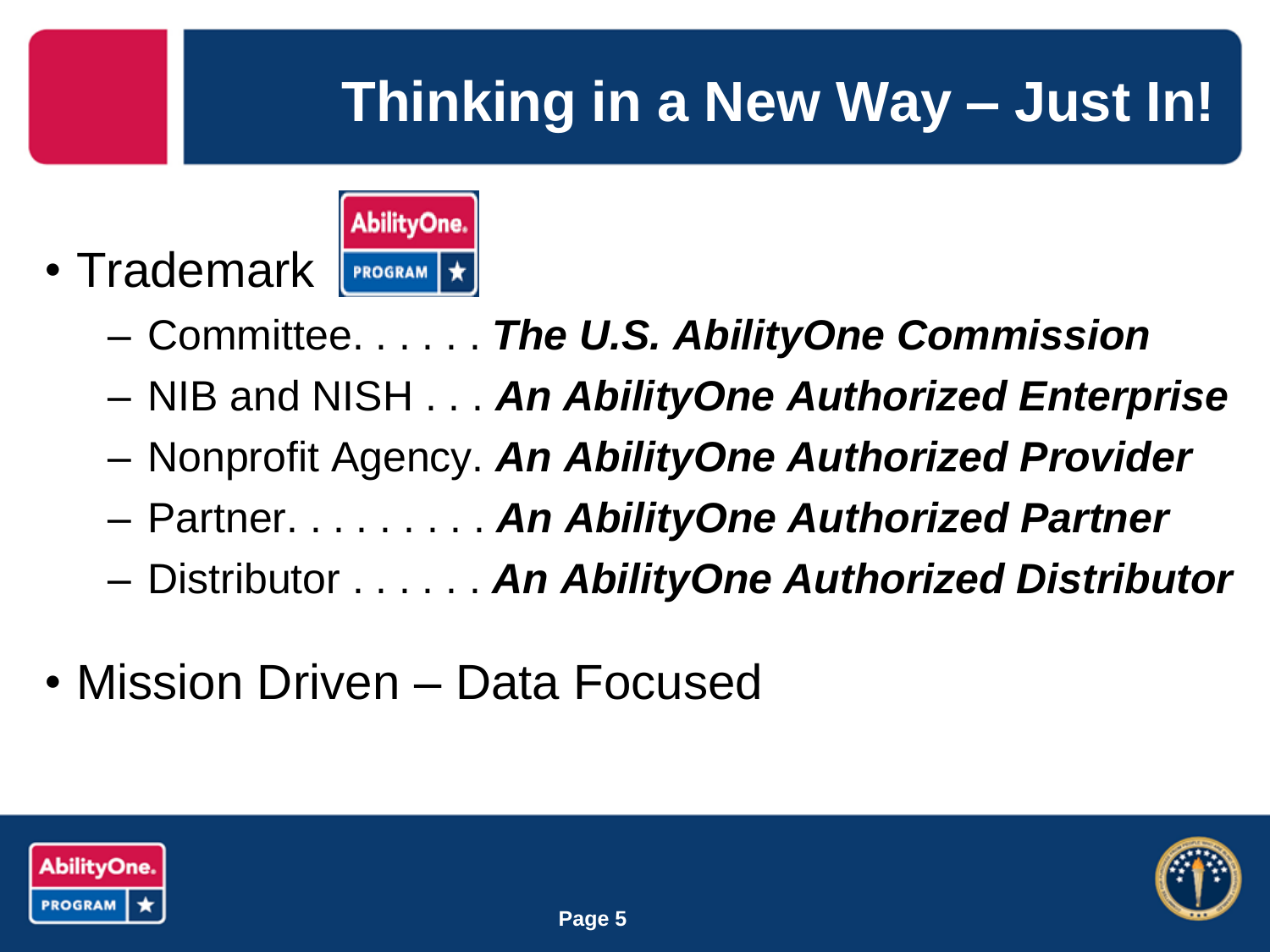A *Win-Win Partnership* between AbilityOne and the federal contracting community designed to help address contracting community workplace needs.

□ The *Partnership* with DLA provides contract support for required products or services while creating career oriented, upwardly mobile employment for people who are blind or people with severe disabilities.



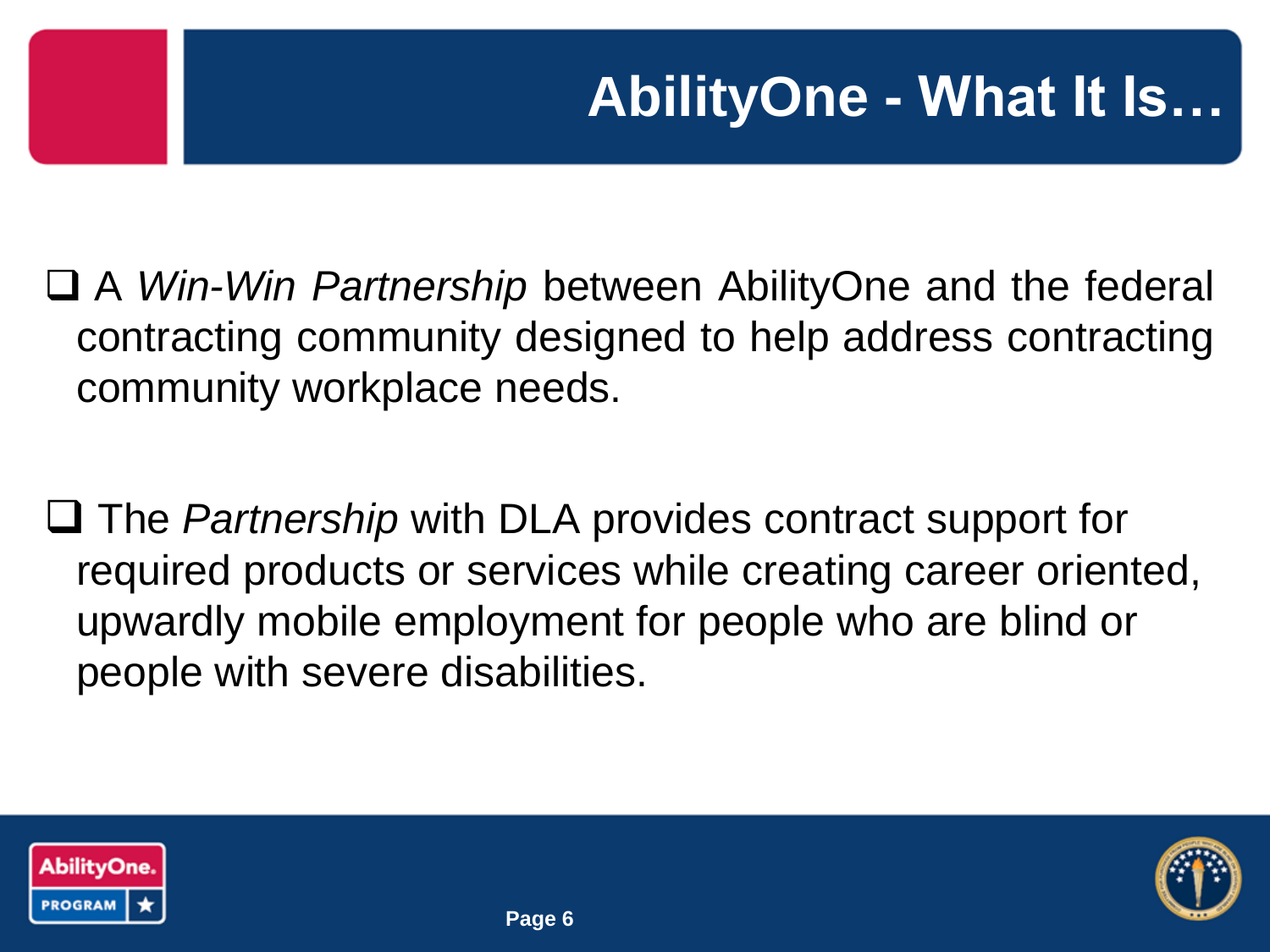### **Doubling DoD Business**



- FY 2010: 1,385.5 Work years Added
	- 643.4 in Services
	- 742.1 in Products
	- 74.3% of all FY 2010 **Additions**



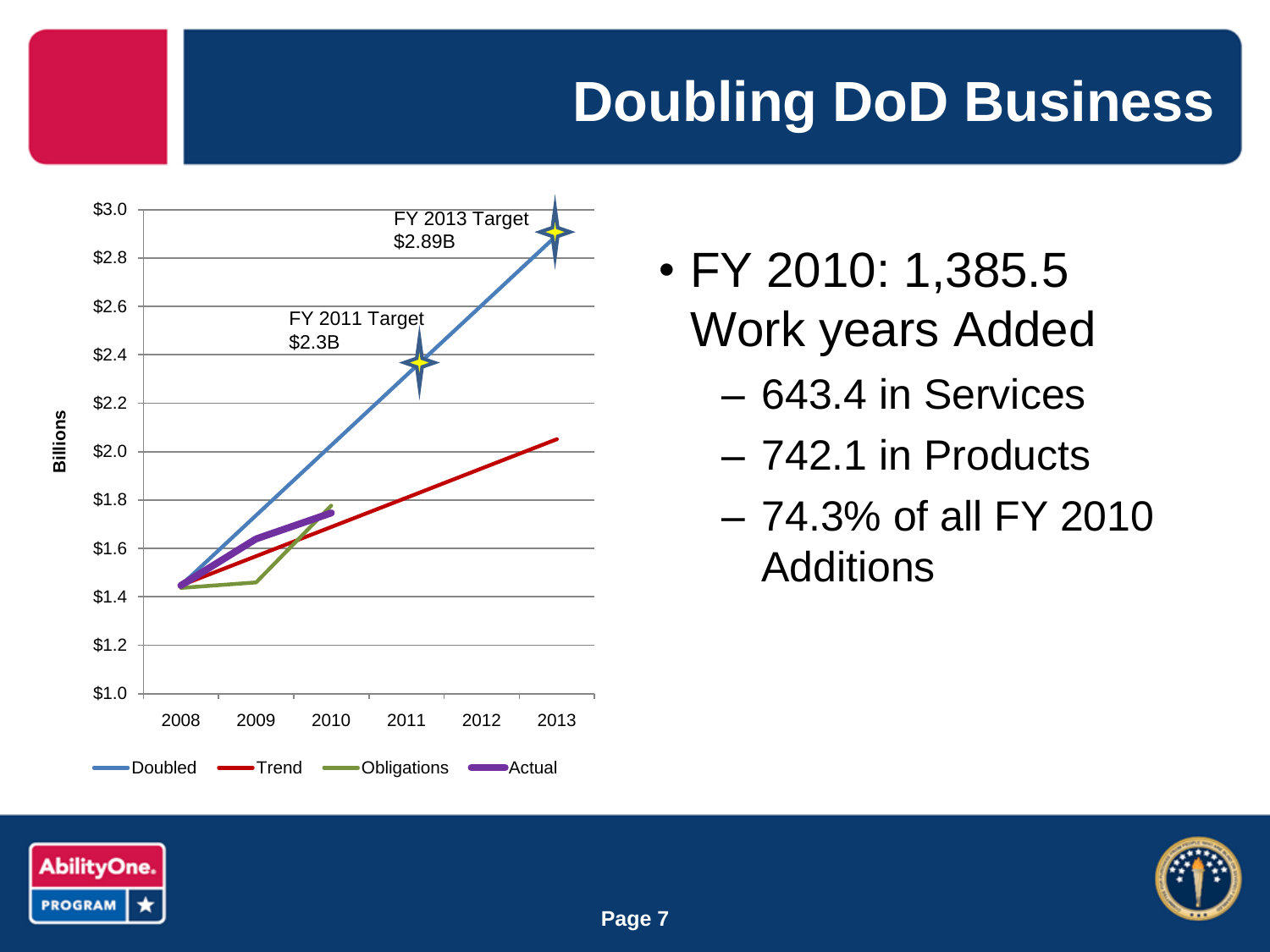## **AbilityOne CMS IDIQ Contract**

□ DoD-Wide Contract Accessible by all:

- $\checkmark$  IDIQ Contract Term: 5 years (base/4 one year options)
- FFP Performance Based
- $\checkmark$  NIB functions as Prime: Subcontracts to AbilityOne nonprofit agencies
- $\checkmark$  IDIQ Task Orders issued from menu of services
- $\checkmark$  Decentralized Ordering

□ Menu of Services:

- Government-Site/Contractor-Site Facilities
- Contract Closeout…*Ready-to-Close Contracts*
	- Modifications/De-obligations prepared and distributed
- $\checkmark$  Digital Imaging
- $\checkmark$  Document Destruction.



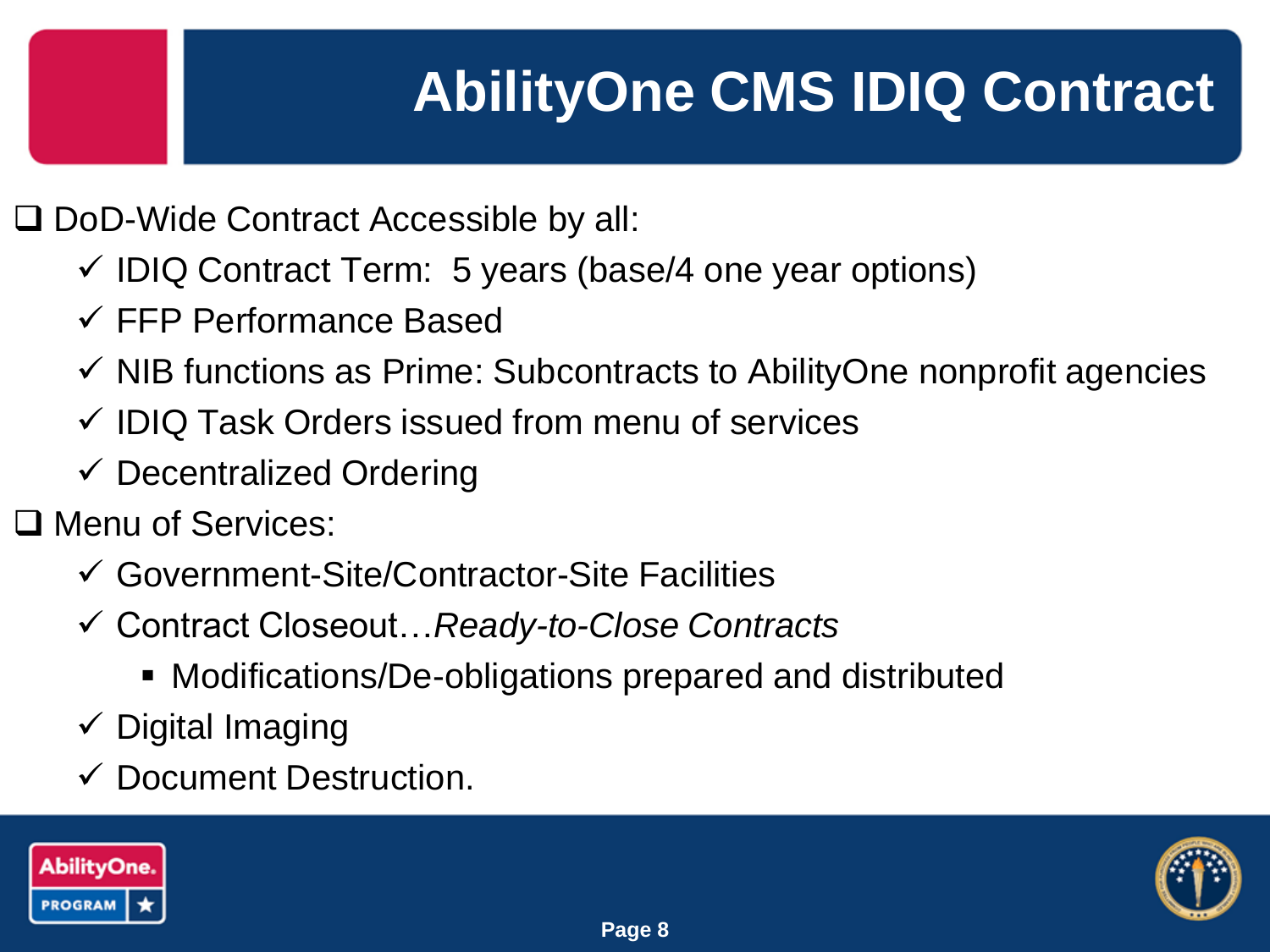## **What AbilityOne CMS has done…**

| September 2010 - April 2011            | <b>Off-Site</b> | <b>On-Site</b> | <b>Total</b> |
|----------------------------------------|-----------------|----------------|--------------|
| <b>Contracts Received:</b>             | 15,613          | 1,801          | 17,414       |
| In Process:                            | 7,682           | 900            | 8,582        |
| Contracts Sent to KO for Signature:*   | 7,931           | 901            | 8,832        |
| <b>Pending De-obligations:</b>         | \$7,778,491     | \$166,747      | \$7,945,238  |
| <b>Total De-obligations through</b>    |                 |                |              |
| <b>Procurement System:</b>             | \$49,503        | \$0            | \$49,502     |
| <b>Contracts Closed in</b>             |                 |                |              |
| <b>Procurement System:</b>             | 2,469           | 596            | 3,065        |
| Images Scanned:                        | 395,326         | 0              | 395,326      |
| Contracts/Task Orders Destroyed:       | 158             | $\overline{0}$ | 158          |
| Modification Sent to KO for Signature: | 482             | 18             | 500          |
| <b>Stored for Destruction:</b>         | 833             | $\overline{0}$ | 833          |



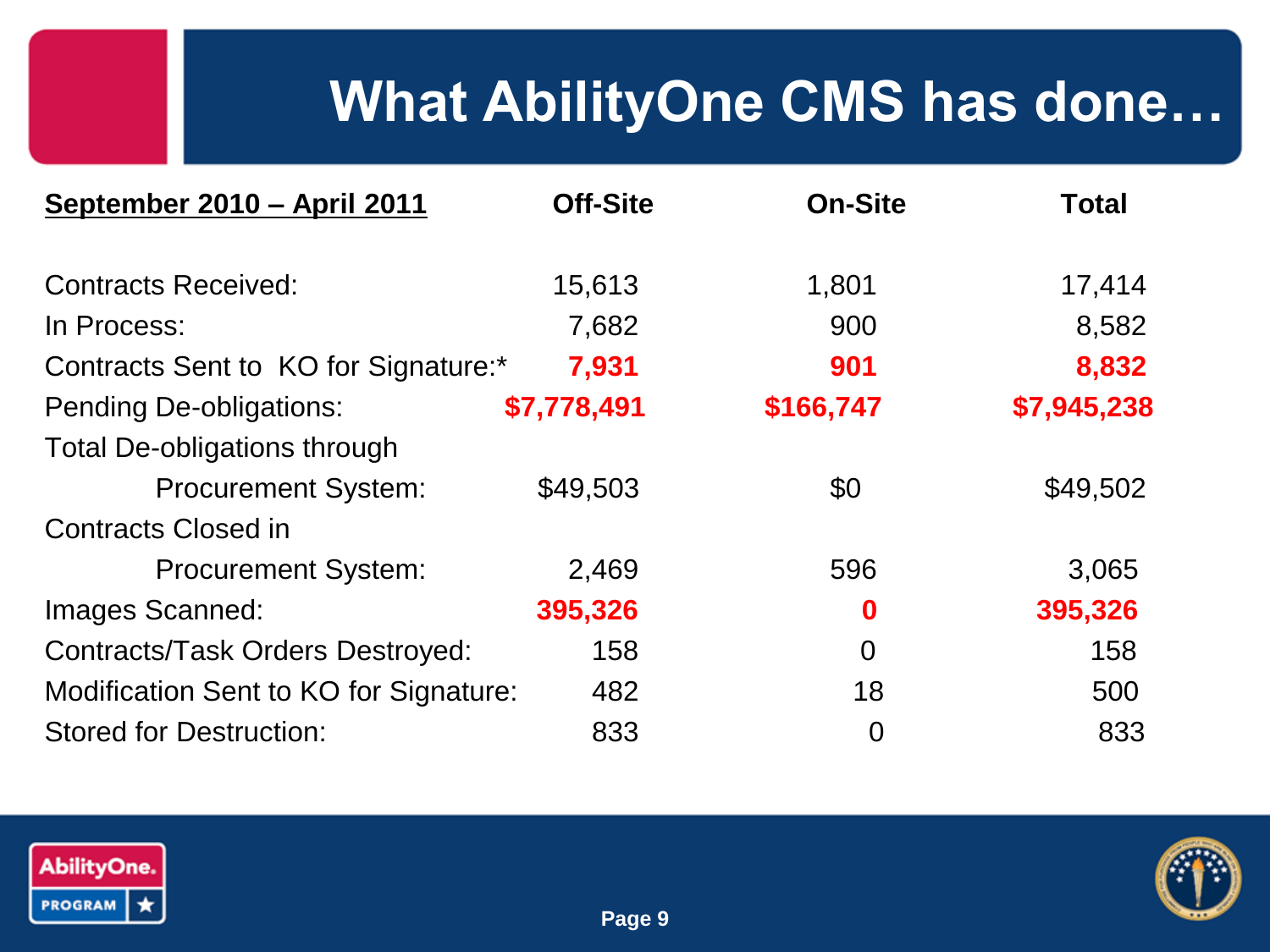## **CMS Hotline**: 1-866-573-3748 **NIB Services Email**: [Services@NIB.org](mailto:Services@NIB.org) **NIB**: www.nib.org

## **John P. Coney Director Business Development Email**: [jconey@nib.org](mailto:jqua@nib.org) **P**: 703-310-0564



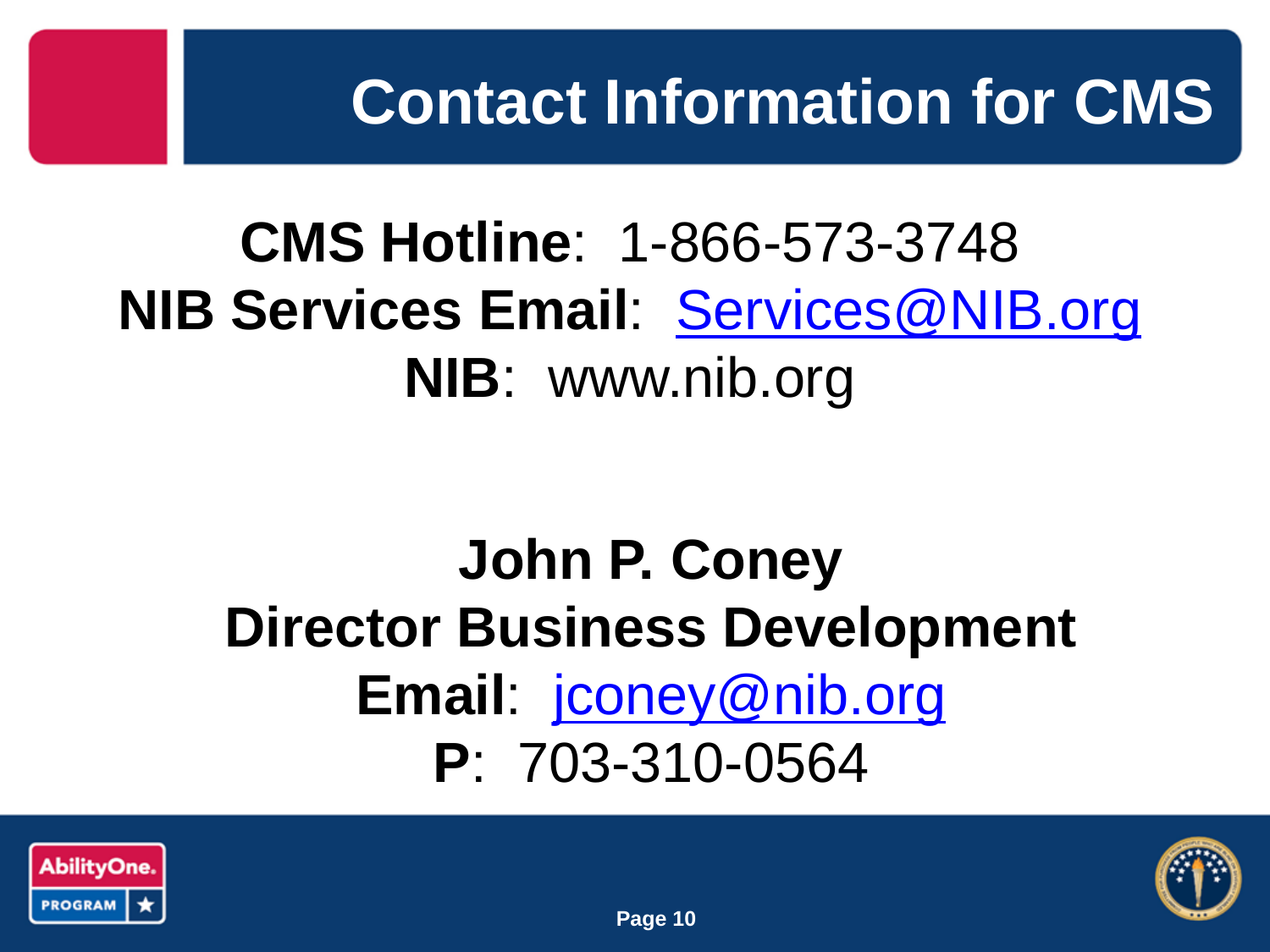## **AbilityOne Parts Machining BOA…**

- □ Awarded June 2011 by DLA Land and Maritime
	- SPM5M511G0001
	- SPM5M511G002
	- □ SPM5M511G003
- □ Consortium Model approach
	- □ Multiple Agencies pooling capabilities and capacity.
- Single Point of Contact approach.
	- http://skilcraftcomponentparts.com/
	- **□ Sales@Skilcraftcomponentparts.com**
- Long Term need… Sourcing concern…



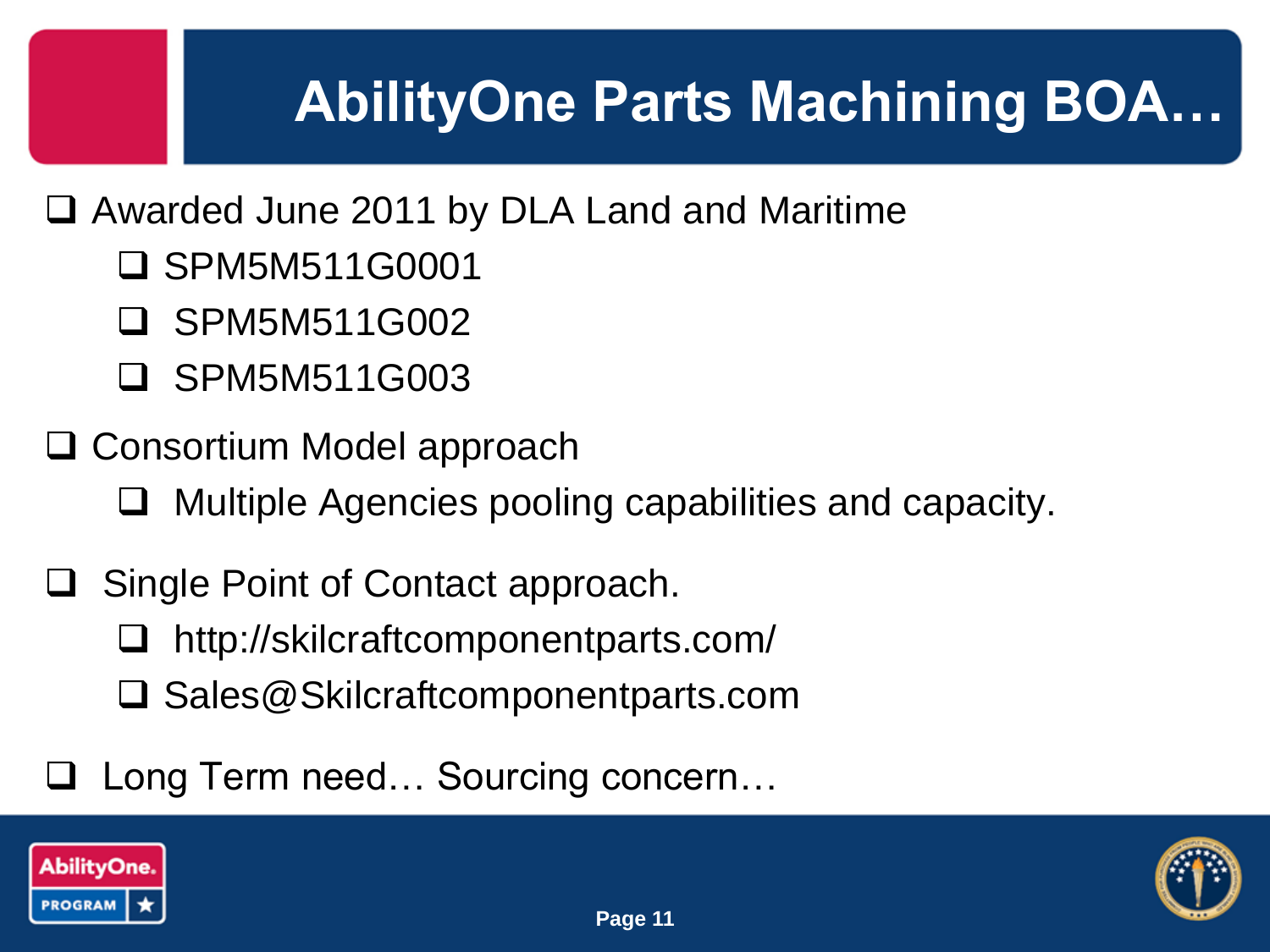## **AbilityOne Commodities**

#### **□ Office Products**

- **□ Cleaning and Janitorial**
- **□ Mattresses and Bedding**
- **□ Medical Supplies**
- □ Paints and Tools
- **□ Safety and Personal Care**



#### **Full catalog available at www.AbilityOneCatalog.com**



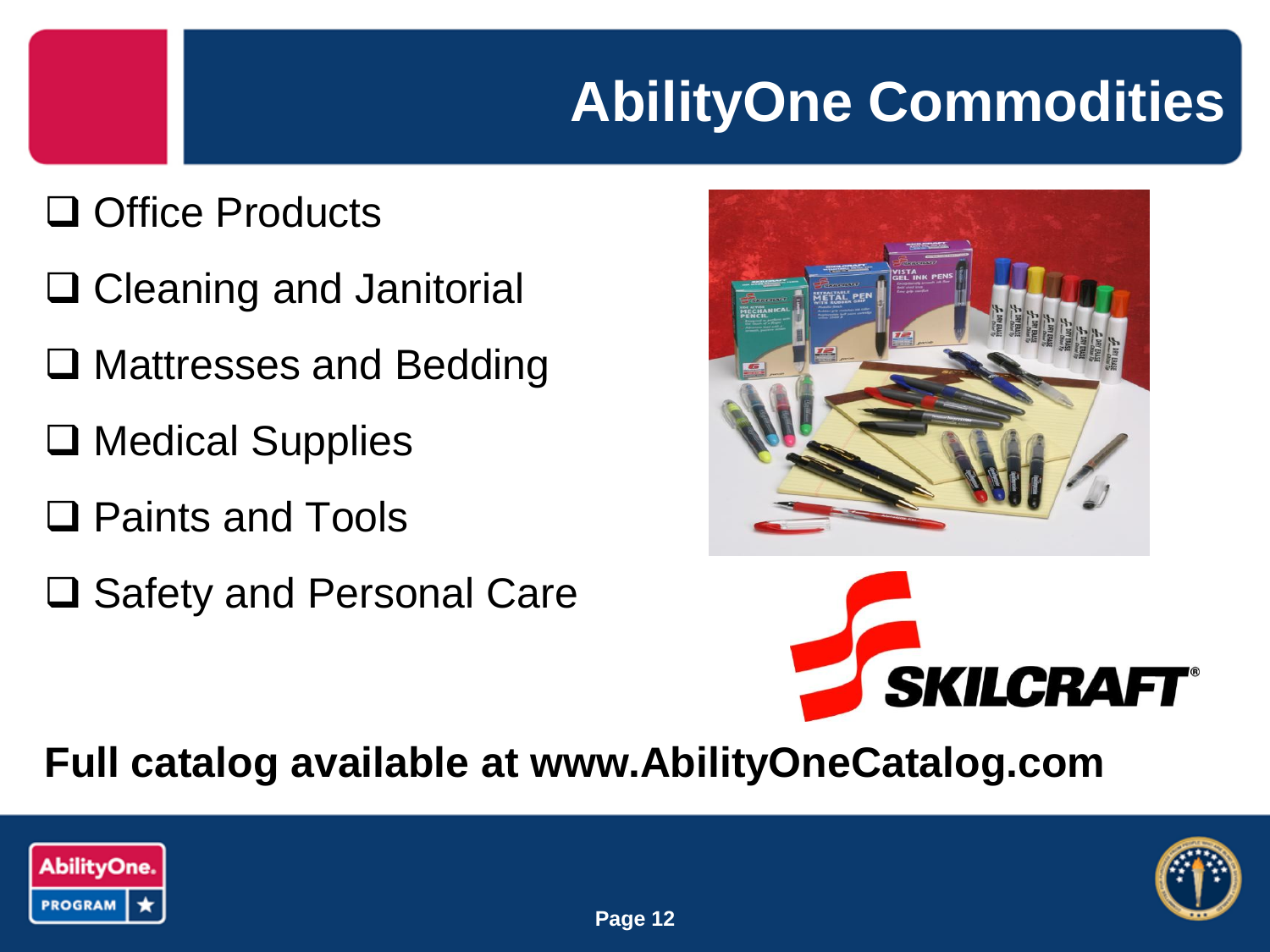### **Ways to Buy AbilityOne Commodities**

□Over 500 Authorized Commercial Distributors

**Q DOD EMALL** 

**□ GSA Advantage** 

[www.abilityone.gov/distributors](http://www.abilityone.gov/distributors)

□ Small, WO, SDVO, etc..

□ GSA Global Supply

- **□ Base Supply Centers**
- AbilityOne.com







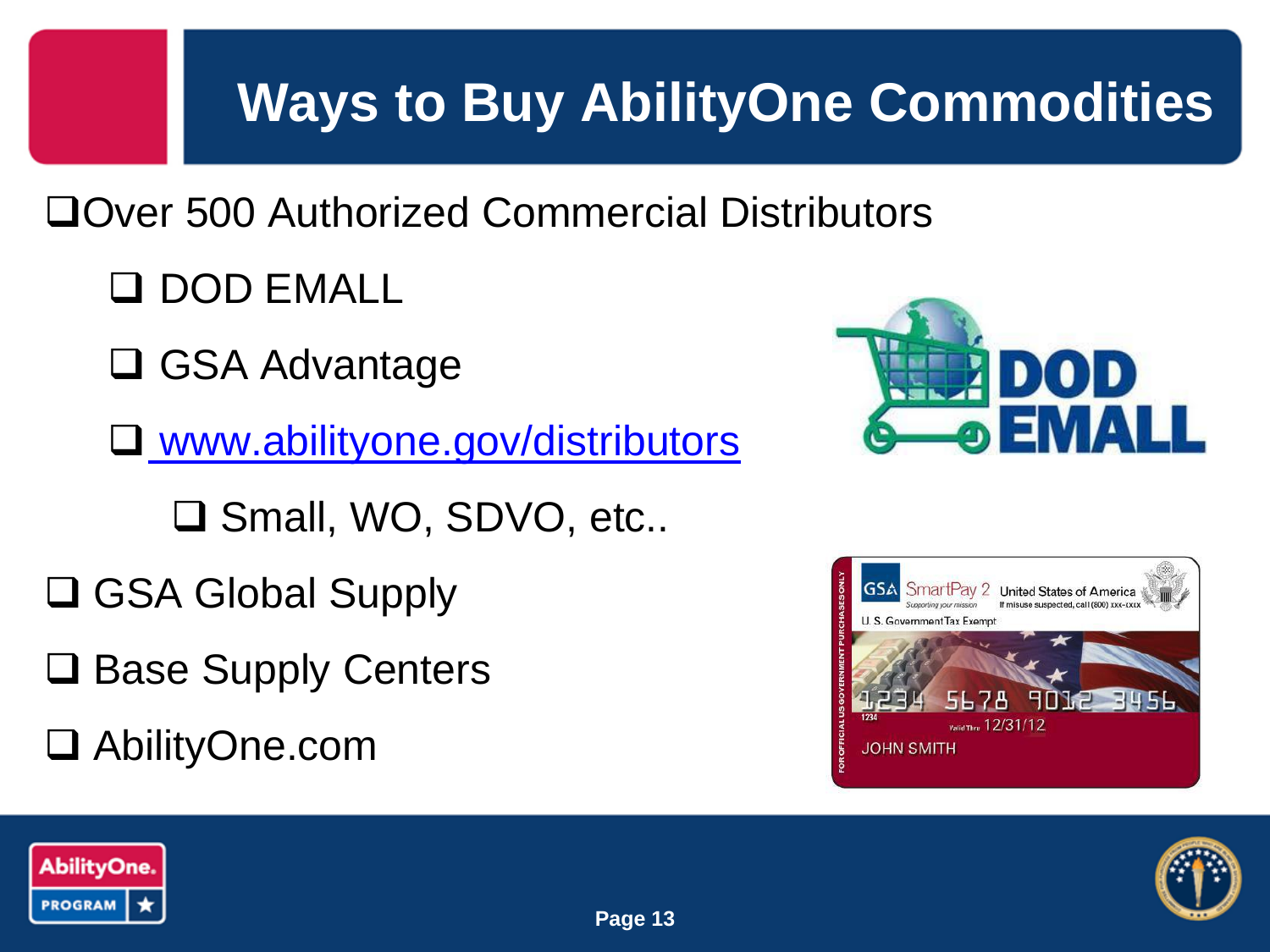#### **DoD – Impact on Disability Employment**

|             |                                                                | 2009                   | 2010     |  |  |
|-------------|----------------------------------------------------------------|------------------------|----------|--|--|
|             | <b>Full Time</b><br>Equivalent<br>(FTE) Jobs<br><b>Created</b> | 1,107.28               | 1,865.49 |  |  |
|             | <b>DoD FTE</b><br><b>Jobs Created</b>                          | 74%<br>1,385.51<br>820 |          |  |  |
|             | 2008                                                           | 2009                   | 2010     |  |  |
|             | 333                                                            | 820                    | 1,385    |  |  |
| 145%<br>68% |                                                                |                        |          |  |  |



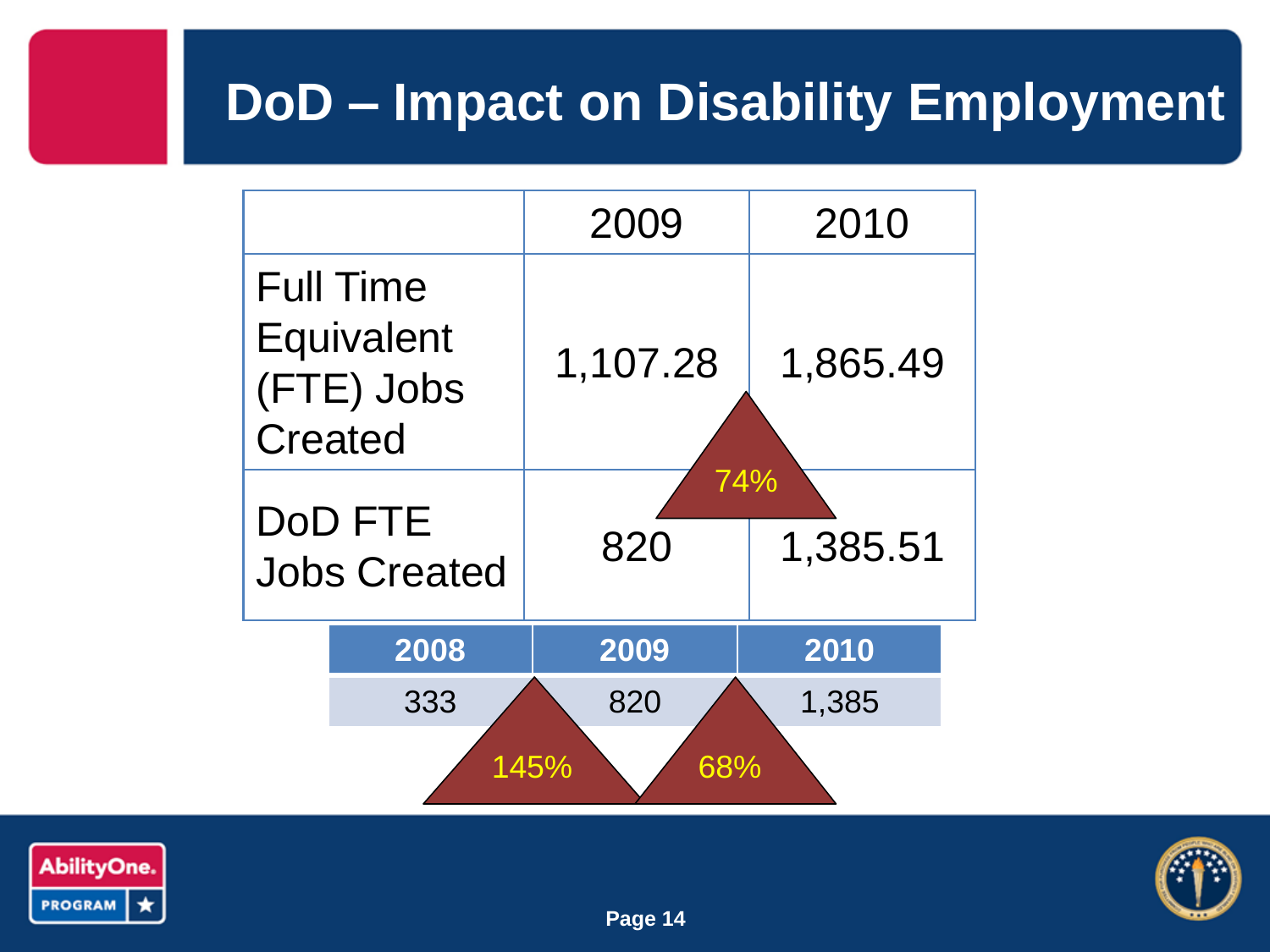## **AbilityOne and Veterans**





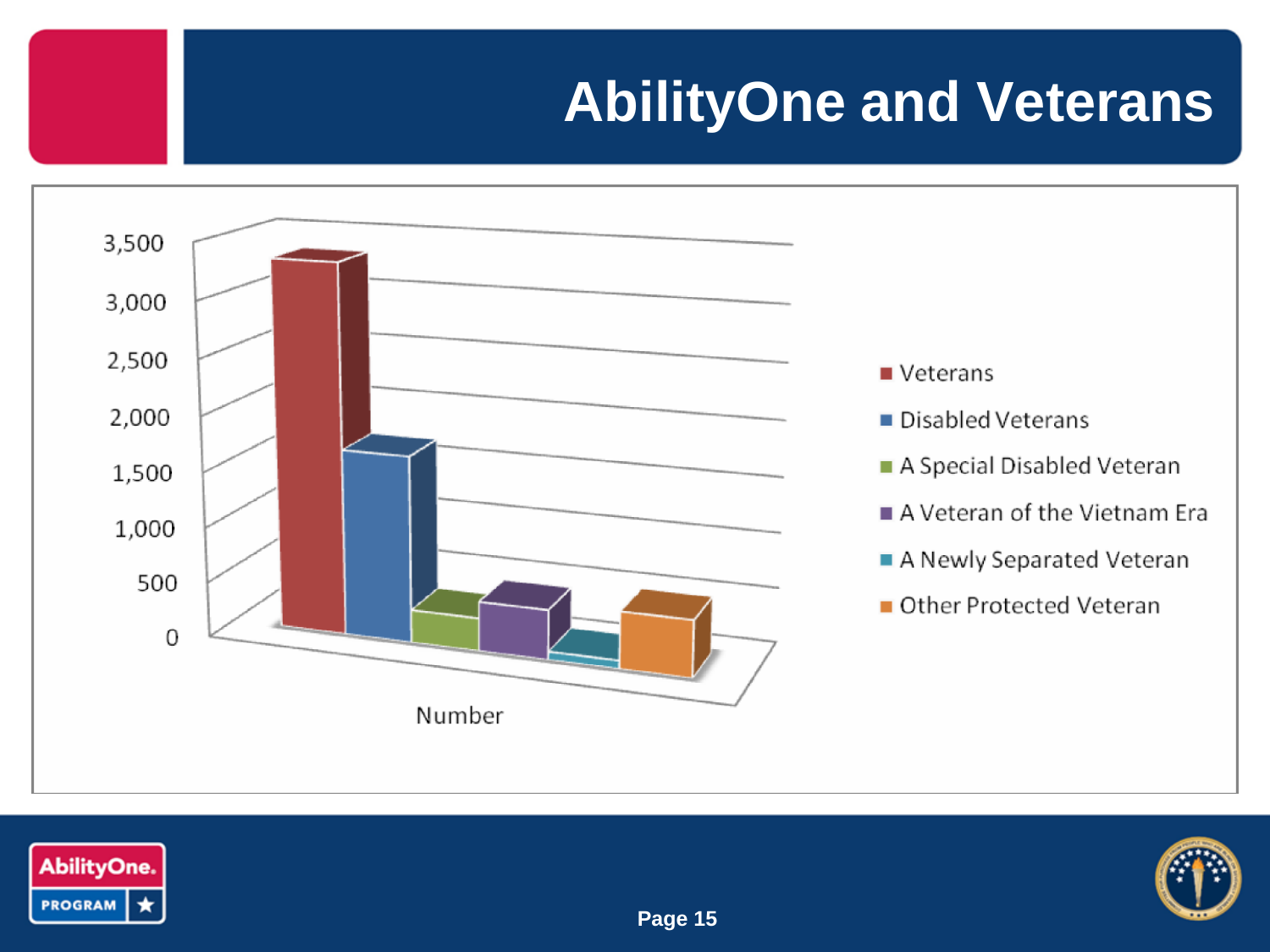### **AbilityOne and DLA next steps…**

- AbilityOne will continue to be innovative with proposed solutions
	- $\square$  Strategic contracting to meet immediate needs...
	- □ Creating teaming efforts in our AbilityOne family to support your DLA mission.
	- $\Box$  Streamline the procurement List addition process.
- $\Box$  Continue to respond and perform
	- $\Box$  Open continued communication... quarterly updates...
	- $\Box$  Performance in accordance with contract commitments...
- Mission focused
	- Ensure that we are focused on the war fighter in support of our mission